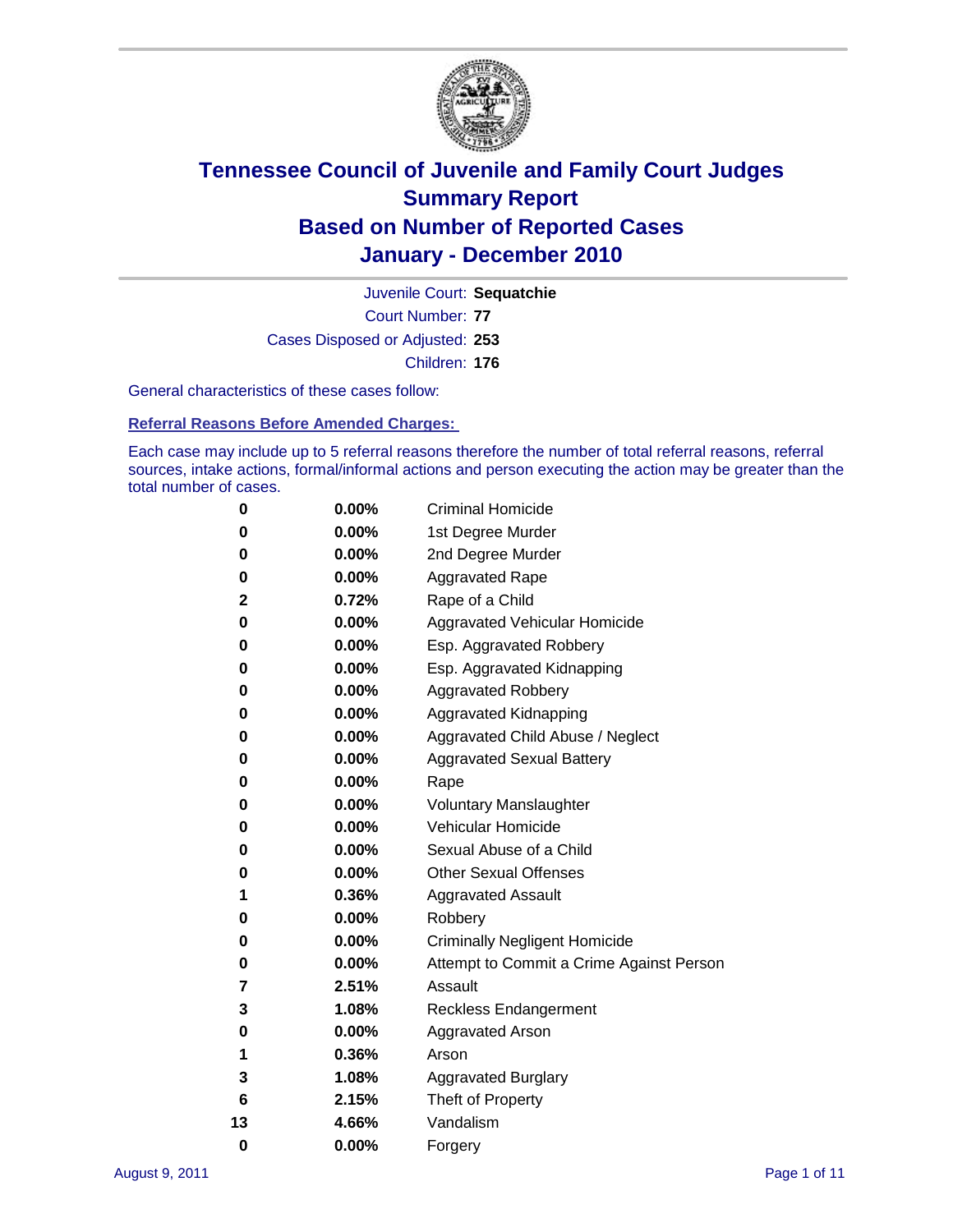

Court Number: **77** Juvenile Court: **Sequatchie** Cases Disposed or Adjusted: **253**

Children: **176**

#### **Referral Reasons Before Amended Charges:**

Each case may include up to 5 referral reasons therefore the number of total referral reasons, referral sources, intake actions, formal/informal actions and person executing the action may be greater than the total number of cases.

| 0  | 0.00% | <b>Worthless Checks</b>                                     |
|----|-------|-------------------------------------------------------------|
| 0  | 0.00% | Illegal Possession / Fraudulent Use of Credit / Debit Cards |
| 5  | 1.79% | <b>Burglary</b>                                             |
| 0  | 0.00% | Unauthorized Use of a Vehicle                               |
| 0  | 0.00% | <b>Cruelty to Animals</b>                                   |
| 0  | 0.00% | Sale of Controlled Substances                               |
| 5  | 1.79% | <b>Other Drug Offenses</b>                                  |
| 5  | 1.79% | <b>Possession of Controlled Substances</b>                  |
| 0  | 0.00% | <b>Criminal Attempt</b>                                     |
| 0  | 0.00% | Carrying Weapons on School Property                         |
| 0  | 0.00% | Unlawful Carrying / Possession of a Weapon                  |
| 1  | 0.36% | <b>Evading Arrest</b>                                       |
| 0  | 0.00% | Escape                                                      |
| 3  | 1.08% | Driving Under Influence (DUI)                               |
| 13 | 4.66% | Possession / Consumption of Alcohol                         |
| 0  | 0.00% | Resisting Stop, Frisk, Halt, Arrest or Search               |
| 0  | 0.00% | <b>Aggravated Criminal Trespass</b>                         |
| 1  | 0.36% | Harassment                                                  |
| 0  | 0.00% | Failure to Appear                                           |
| 0  | 0.00% | Filing a False Police Report                                |
| 0  | 0.00% | Criminal Impersonation                                      |
| 1  | 0.36% | <b>Disorderly Conduct</b>                                   |
| 0  | 0.00% | <b>Criminal Trespass</b>                                    |
| 0  | 0.00% | <b>Public Intoxication</b>                                  |
| 0  | 0.00% | Gambling                                                    |
| 13 | 4.66% | <b>Traffic</b>                                              |
| 0  | 0.00% | <b>Local Ordinances</b>                                     |
| 0  | 0.00% | Violation of Wildlife Regulations                           |
| 0  | 0.00% | Contempt of Court                                           |
| 3  | 1.08% | Violation of Probation                                      |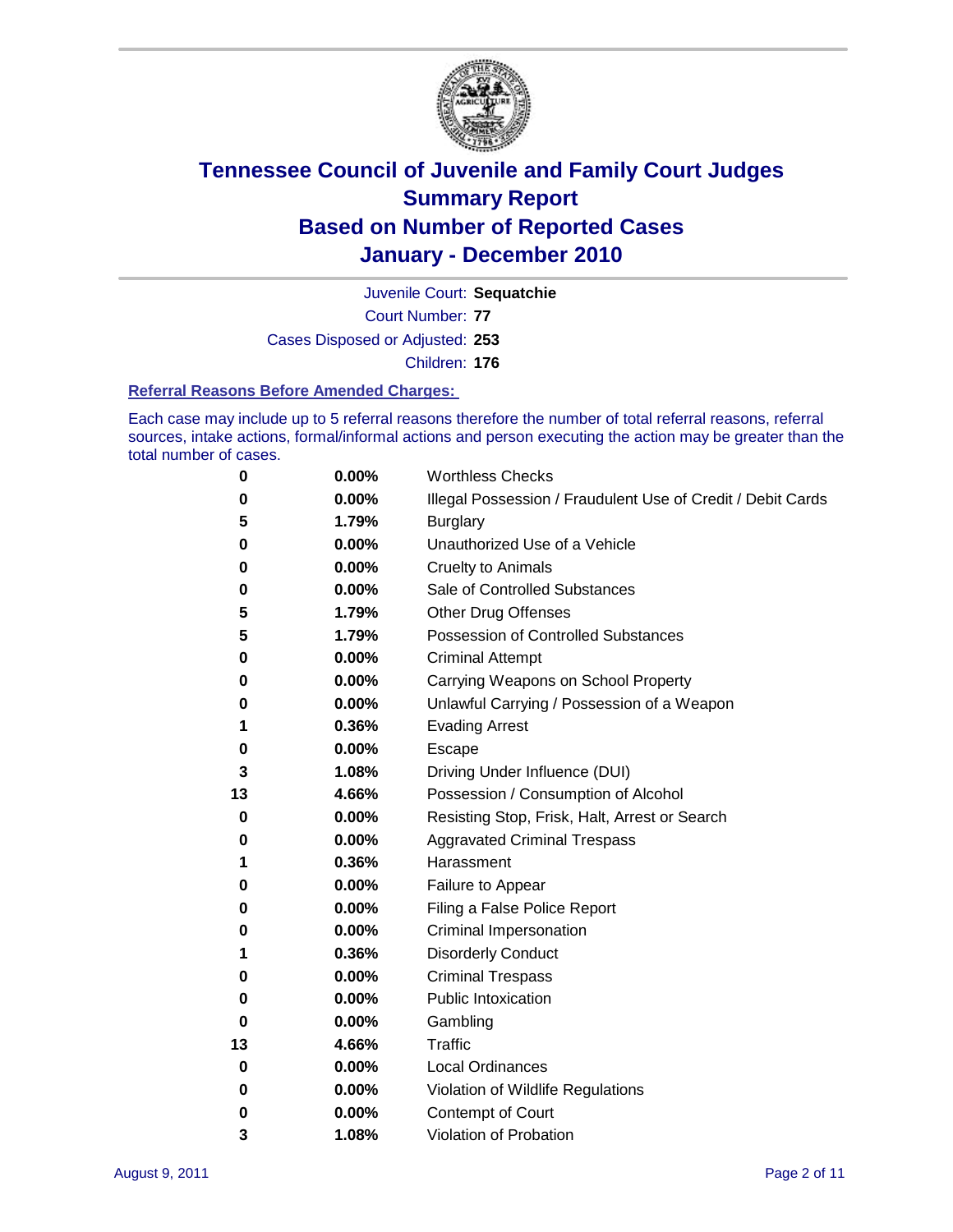

Court Number: **77** Juvenile Court: **Sequatchie** Cases Disposed or Adjusted: **253** Children: **176**

#### **Referral Reasons Before Amended Charges:**

Each case may include up to 5 referral reasons therefore the number of total referral reasons, referral sources, intake actions, formal/informal actions and person executing the action may be greater than the total number of cases.

| 279          | 100.00%                                                 | <b>Total Referrals</b>                                                                                    |
|--------------|---------------------------------------------------------|-----------------------------------------------------------------------------------------------------------|
| $\bf{0}$     | 0.00%                                                   | Other                                                                                                     |
| 0            | 0.00%                                                   | <b>Consent to Marry</b>                                                                                   |
| 0            | 0.00%                                                   | <b>Request for Medical Treatment</b>                                                                      |
| 0            | 0.00%                                                   | <b>Child Support</b>                                                                                      |
| 1            | 0.36%                                                   | Paternity / Legitimation                                                                                  |
| $\mathbf{2}$ | 0.72%                                                   | Visitation                                                                                                |
| 21           | 7.53%                                                   | Custody                                                                                                   |
| 68           | 24.37%                                                  | <b>Foster Care Review</b>                                                                                 |
| 6            | 2.15%                                                   | <b>Administrative Review</b>                                                                              |
| 15           | 5.38%                                                   | <b>Judicial Review</b>                                                                                    |
| 0            | 0.00%                                                   | Violation of Informal Adjustment                                                                          |
| 0            |                                                         | <b>Violation of Pretrial Diversion</b>                                                                    |
|              |                                                         | Termination of Parental Rights                                                                            |
|              |                                                         | Dependency / Neglect                                                                                      |
|              |                                                         | <b>Physically Abused Child</b>                                                                            |
|              |                                                         | <b>Sexually Abused Child</b>                                                                              |
|              |                                                         | Violation of Curfew                                                                                       |
|              |                                                         | Violation of a Valid Court Order                                                                          |
|              |                                                         | Out-of-State Runaway<br>Possession of Tobacco Products                                                    |
|              |                                                         | In-State Runaway                                                                                          |
|              |                                                         | Truancy                                                                                                   |
|              |                                                         | Unruly Behavior                                                                                           |
| 0            | 0.00%                                                   | Violation of Aftercare                                                                                    |
|              | 9<br>32<br>4<br>$\bf{0}$<br>21<br>4<br>0<br>0<br>0<br>9 | 3.23%<br>11.47%<br>1.43%<br>0.00%<br>7.53%<br>1.43%<br>0.00%<br>0.00%<br>0.00%<br>3.23%<br>0.36%<br>0.00% |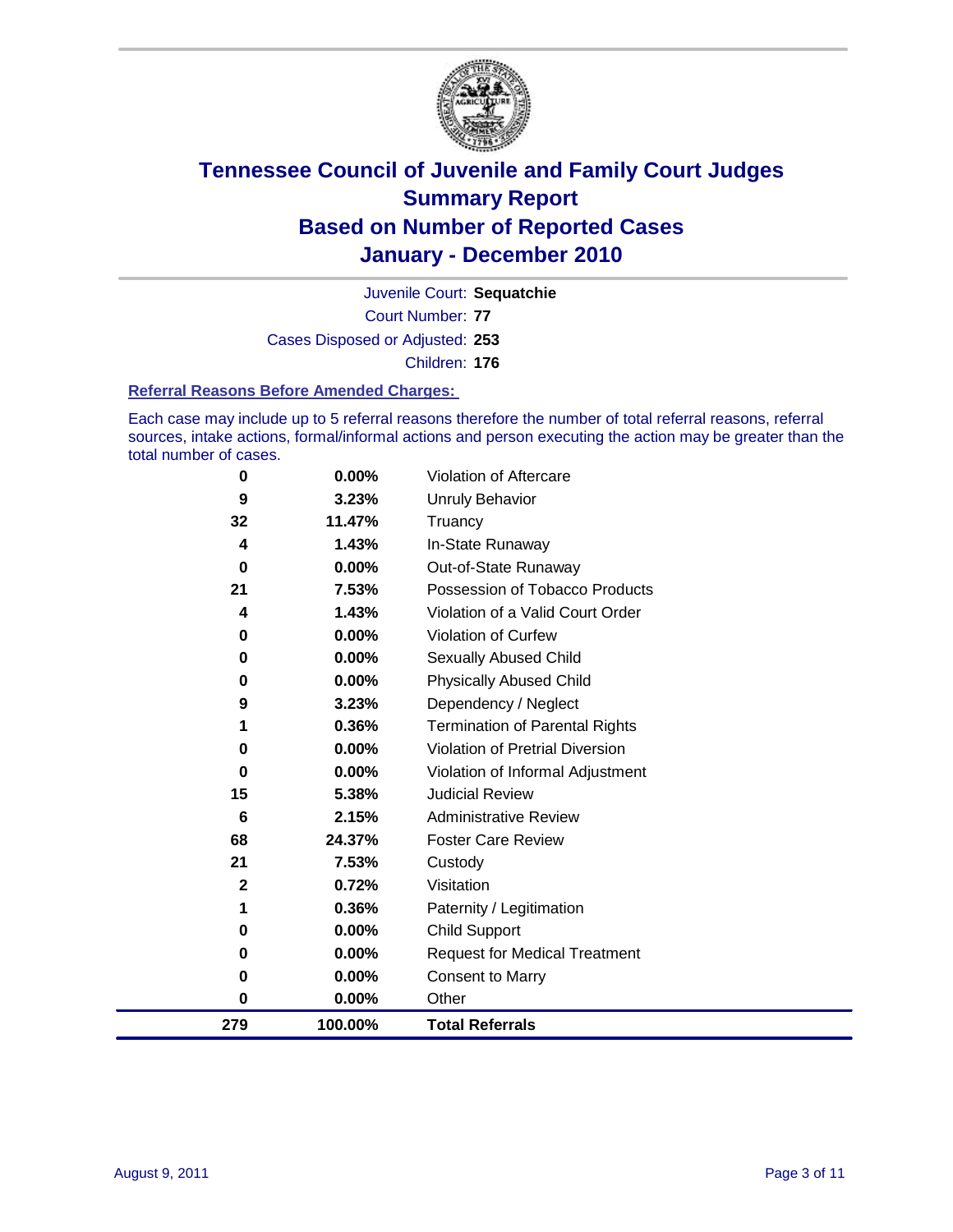

| Juvenile Court: Sequatchie      |          |                                   |  |  |
|---------------------------------|----------|-----------------------------------|--|--|
| <b>Court Number: 77</b>         |          |                                   |  |  |
| Cases Disposed or Adjusted: 253 |          |                                   |  |  |
|                                 |          | Children: 176                     |  |  |
| Referral Sources: 1             |          |                                   |  |  |
| 107                             | 38.35%   | Law Enforcement                   |  |  |
| 28                              | 10.04%   | Parents                           |  |  |
| 10                              | 3.58%    | Relatives                         |  |  |
| $\bf{0}$                        | 0.00%    | Self                              |  |  |
| 41                              | 14.70%   | School                            |  |  |
| 0                               | 0.00%    | <b>CSA</b>                        |  |  |
| 82                              | 29.39%   | <b>DCS</b>                        |  |  |
| $\bf{0}$                        | 0.00%    | <b>Other State Department</b>     |  |  |
| 0                               | $0.00\%$ | <b>District Attorney's Office</b> |  |  |
| 7                               | 2.51%    | <b>Court Staff</b>                |  |  |
| 0                               | 0.00%    | Social Agency                     |  |  |
| 0                               | 0.00%    | <b>Other Court</b>                |  |  |
| 3                               | 1.08%    | Victim                            |  |  |
| 0                               | 0.00%    | Child & Parent                    |  |  |
| 0                               | $0.00\%$ | Hospital                          |  |  |
| 0                               | 0.00%    | Unknown                           |  |  |

### **Age of Child at Referral: 2**

| 176 | 100.00% | <b>Total Child Count</b> |  |
|-----|---------|--------------------------|--|
| 0   | 0.00%   | Unknown                  |  |
| 0   | 0.00%   | Ages 19 and Over         |  |
| 33  | 18.75%  | Ages 17 through 18       |  |
| 60  | 34.09%  | Ages 15 through 16       |  |
| 26  | 14.77%  | Ages 13 through 14       |  |
| 13  | 7.39%   | Ages 11 through 12       |  |
| 44  | 25.00%  | Ages 10 and Under        |  |
|     |         |                          |  |

<sup>1</sup> If different than number of Referral Reasons (279), verify accuracy of your court's data.

**0.36%** Other

**100.00% Total Referral Sources**

<sup>2</sup> One child could be counted in multiple categories, verify accuracy of your court's data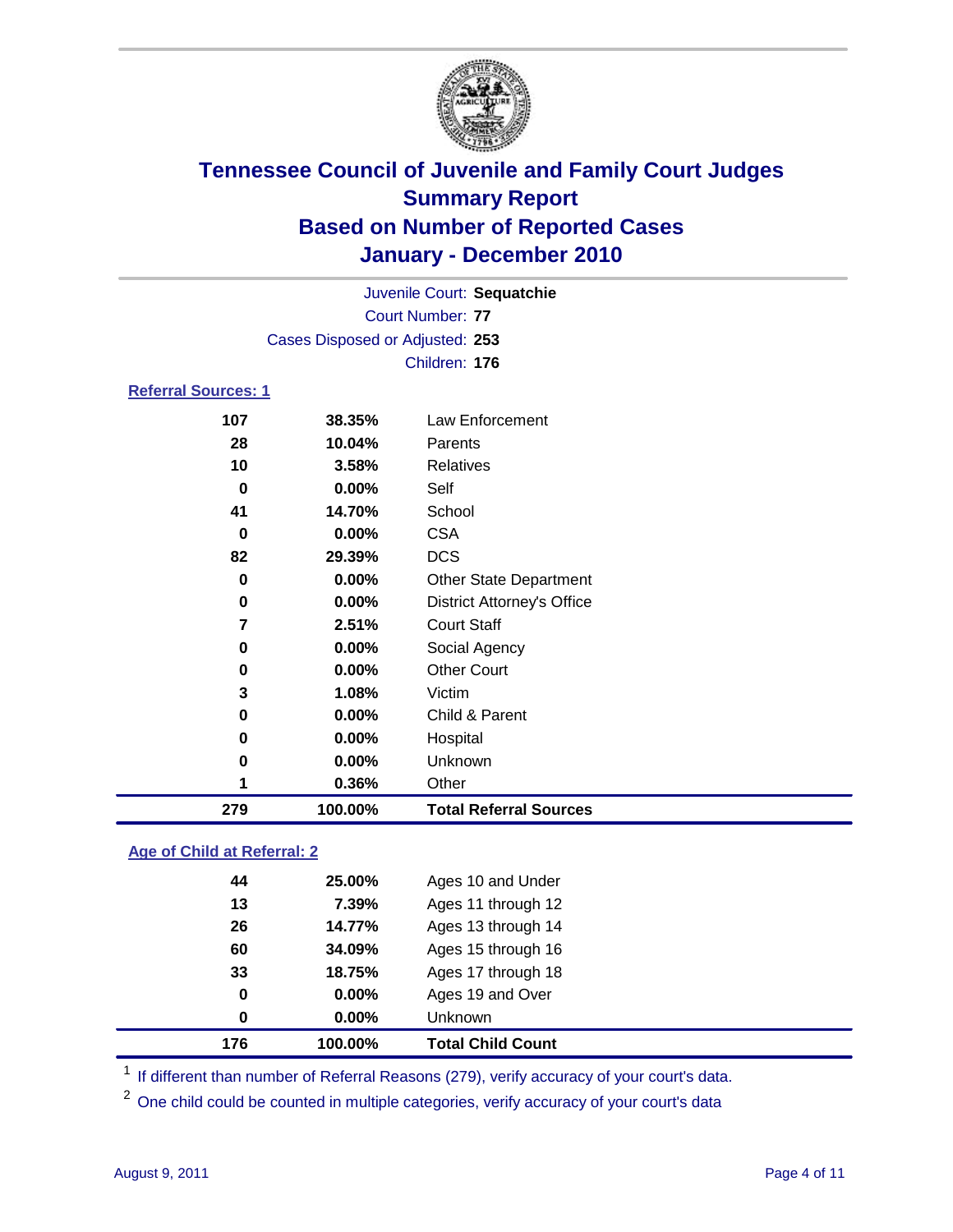

| Juvenile Court: Sequatchie              |                                 |                          |  |  |  |
|-----------------------------------------|---------------------------------|--------------------------|--|--|--|
|                                         | <b>Court Number: 77</b>         |                          |  |  |  |
|                                         | Cases Disposed or Adjusted: 253 |                          |  |  |  |
|                                         | Children: 176                   |                          |  |  |  |
| Sex of Child: 1                         |                                 |                          |  |  |  |
| 109                                     | 61.93%                          | Male                     |  |  |  |
| 67                                      | 38.07%                          | Female                   |  |  |  |
| $\mathbf 0$                             | 0.00%                           | Unknown                  |  |  |  |
| 176                                     | 100.00%                         | <b>Total Child Count</b> |  |  |  |
| Race of Child: 1                        |                                 |                          |  |  |  |
| 167                                     | 94.89%                          | White                    |  |  |  |
| $\mathbf 0$                             | 0.00%                           | African American         |  |  |  |
| $\mathbf{2}$                            | 1.14%                           | Native American          |  |  |  |
| $\mathbf 0$                             | 0.00%                           | Asian                    |  |  |  |
| 6                                       | 3.41%                           | Mixed                    |  |  |  |
| 1                                       | 0.57%                           | Unknown                  |  |  |  |
| 176                                     | 100.00%                         | <b>Total Child Count</b> |  |  |  |
| <b>Hispanic Origin: 1</b>               |                                 |                          |  |  |  |
| 4                                       | 2.27%                           | Yes                      |  |  |  |
| 172                                     | 97.73%                          | No                       |  |  |  |
| $\mathbf 0$                             | 0.00%                           | Unknown                  |  |  |  |
| 176                                     | 100.00%                         | <b>Total Child Count</b> |  |  |  |
| <b>School Enrollment of Children: 1</b> |                                 |                          |  |  |  |
| 145                                     | 82.39%                          | Yes                      |  |  |  |
| 28                                      | 15.91%                          | No                       |  |  |  |
| 3                                       | 1.70%                           | Unknown                  |  |  |  |
| 176                                     | 100.00%                         | <b>Total Child Count</b> |  |  |  |

One child could be counted in multiple categories, verify accuracy of your court's data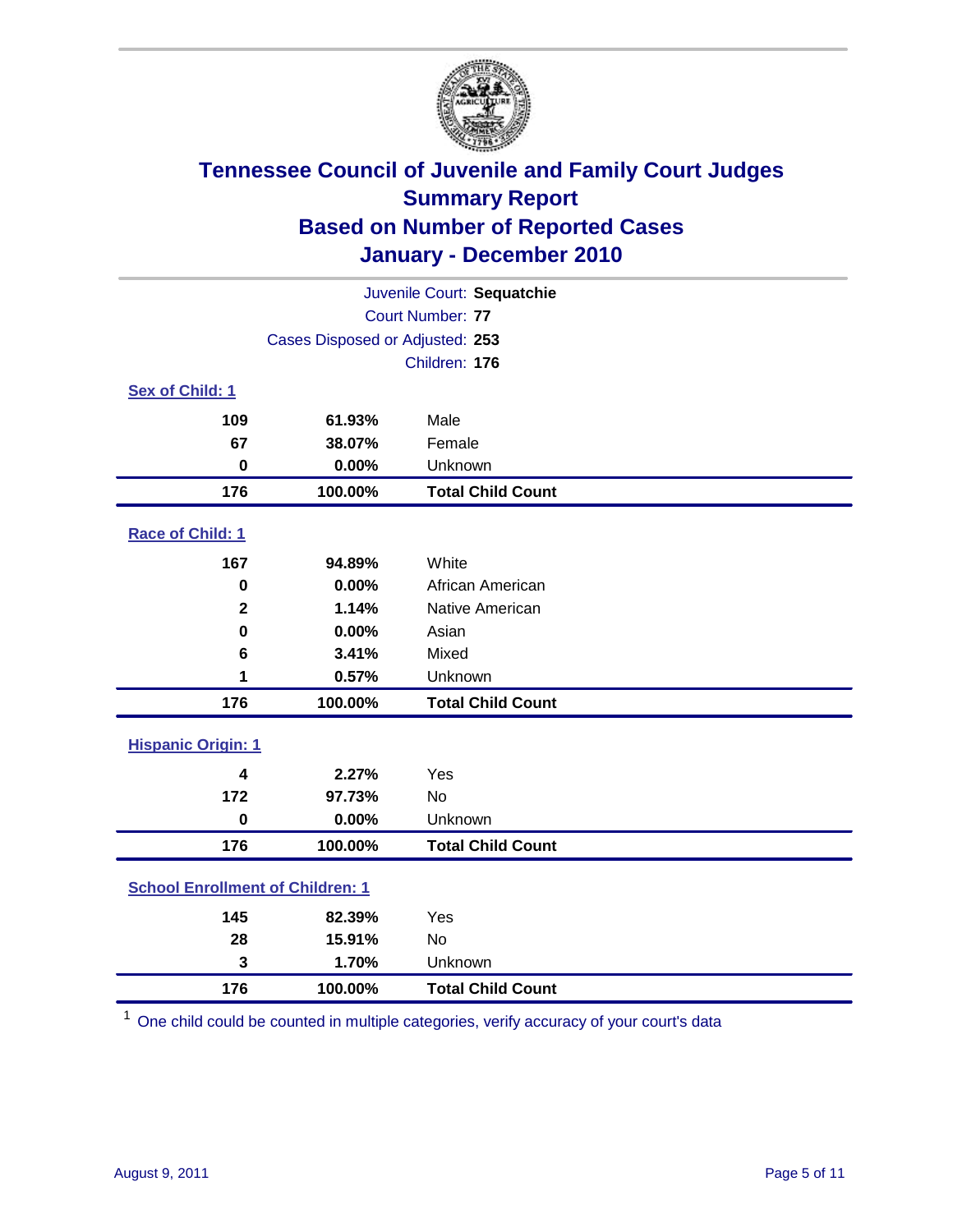

Court Number: **77** Juvenile Court: **Sequatchie** Cases Disposed or Adjusted: **253** Children: **176**

#### **Living Arrangement of Child at Time of Referral: 1**

| 176          | 100.00%  | <b>Total Child Count</b>     |
|--------------|----------|------------------------------|
| 2            | 1.14%    | Other                        |
| 0            | 0.00%    | Unknown                      |
| 1            | $0.57\%$ | Independent                  |
| 3            | 1.70%    | In an Institution            |
| $\mathbf{2}$ | 1.14%    | In a Residential Center      |
| 3            | 1.70%    | In a Group Home              |
| 15           | 8.52%    | With Foster Family           |
| 1            | 0.57%    | With Adoptive Parents        |
| 17           | 9.66%    | <b>With Relatives</b>        |
| 11           | 6.25%    | With Father                  |
| 63           | 35.80%   | With Mother                  |
| 9            | 5.11%    | With Mother and Stepfather   |
| 3            | 1.70%    | With Father and Stepmother   |
| 46           | 26.14%   | With Both Biological Parents |
|              |          |                              |

#### **Type of Detention: 2**

| 253 | 100.00%  | <b>Total Detention Count</b> |
|-----|----------|------------------------------|
| 1   | 0.40%    | Other                        |
| 238 | 94.07%   | Does Not Apply               |
| 0   | 0.00%    | <b>Unknown</b>               |
| 0   | $0.00\%$ | <b>Psychiatric Hospital</b>  |
| 0   | 0.00%    | Jail - No Separation         |
| 0   | $0.00\%$ | Jail - Partial Separation    |
| 0   | 0.00%    | Jail - Complete Separation   |
| 10  | 3.95%    | Juvenile Detention Facility  |
| 4   | 1.58%    | Non-Secure Placement         |
|     |          |                              |

<sup>1</sup> One child could be counted in multiple categories, verify accuracy of your court's data

<sup>2</sup> If different than number of Cases (253) verify accuracy of your court's data.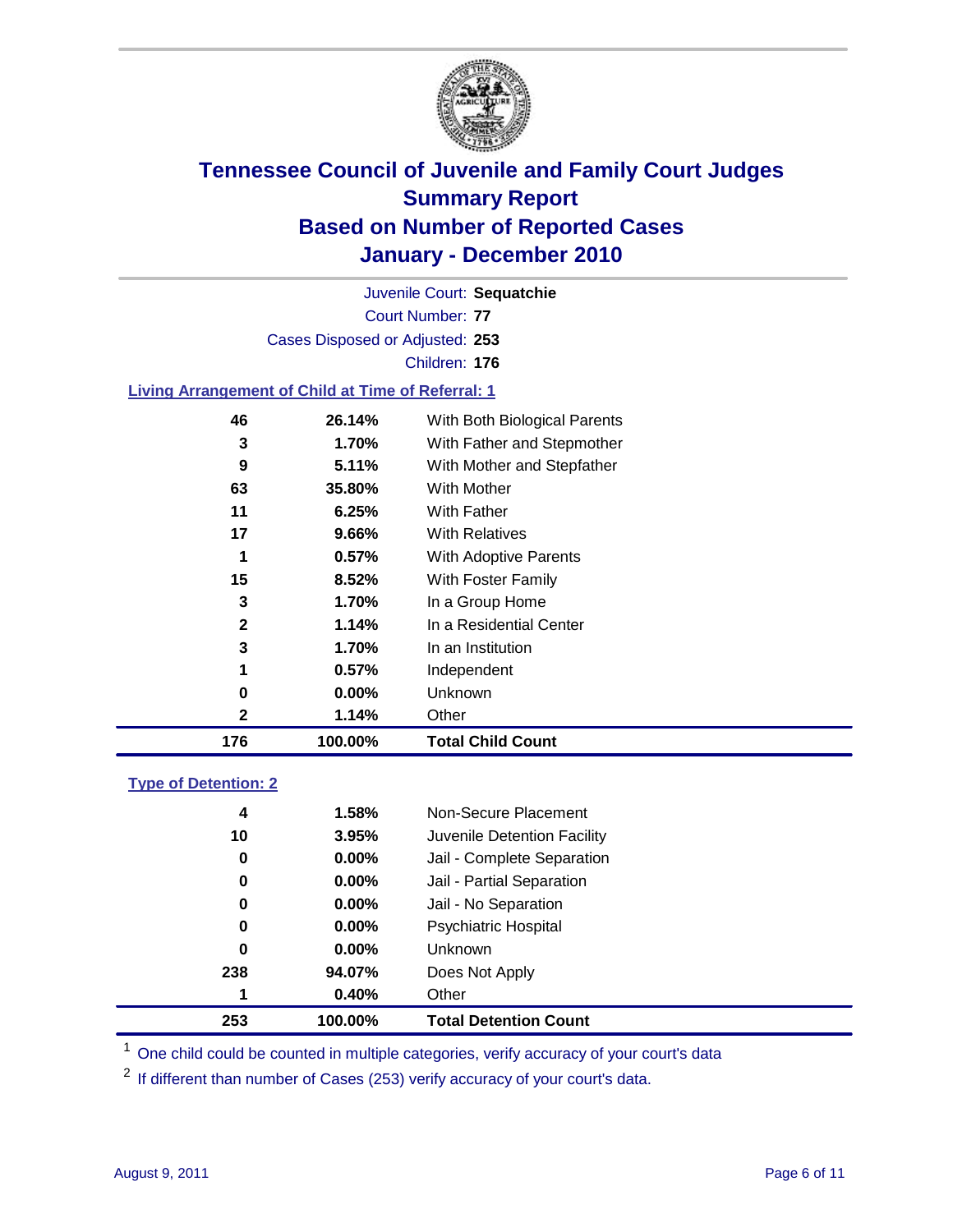

| Juvenile Court: Sequatchie                         |                                 |                                      |  |  |  |
|----------------------------------------------------|---------------------------------|--------------------------------------|--|--|--|
|                                                    | <b>Court Number: 77</b>         |                                      |  |  |  |
|                                                    | Cases Disposed or Adjusted: 253 |                                      |  |  |  |
|                                                    | Children: 176                   |                                      |  |  |  |
| <b>Placement After Secure Detention Hearing: 1</b> |                                 |                                      |  |  |  |
| 6                                                  | 2.37%                           | Returned to Prior Living Arrangement |  |  |  |
| $\bf{0}$                                           | 0.00%                           | Juvenile Detention Facility          |  |  |  |
| 0                                                  | 0.00%                           | Jail                                 |  |  |  |
| 3                                                  | 1.19%                           | Shelter / Group Home                 |  |  |  |
| 1                                                  | 0.40%                           | <b>Foster Family Home</b>            |  |  |  |
| $\bf{0}$                                           | 0.00%                           | <b>Psychiatric Hospital</b>          |  |  |  |
| 0                                                  | 0.00%                           | Unknown                              |  |  |  |
| 241                                                | 95.26%                          | Does Not Apply                       |  |  |  |
| $\mathbf{2}$                                       | 0.79%                           | Other                                |  |  |  |
| 253                                                | 100.00%                         | <b>Total Placement Count</b>         |  |  |  |
| <b>Intake Actions: 2</b>                           |                                 |                                      |  |  |  |
|                                                    |                                 |                                      |  |  |  |
| 168                                                | 60.22%                          | <b>Petition Filed</b>                |  |  |  |
| 1                                                  | 0.36%                           | <b>Motion Filed</b>                  |  |  |  |
| 36                                                 | 12.90%                          | <b>Citation Processed</b>            |  |  |  |
| 0                                                  | 0.00%                           | Notification of Paternity Processed  |  |  |  |
| 4                                                  | 1.43%                           | Scheduling of Judicial Review        |  |  |  |
| $\bf{0}$                                           | 0.00%                           | Scheduling of Administrative Review  |  |  |  |
| 69                                                 | 24.73%                          | Scheduling of Foster Care Review     |  |  |  |
| 0                                                  | 0.00%                           | Unknown                              |  |  |  |
| 1                                                  | 0.36%                           | Does Not Apply                       |  |  |  |
| $\pmb{0}$                                          | 0.00%                           | Other                                |  |  |  |

<sup>1</sup> If different than number of Cases (253) verify accuracy of your court's data.

<sup>2</sup> If different than number of Referral Reasons (279), verify accuracy of your court's data.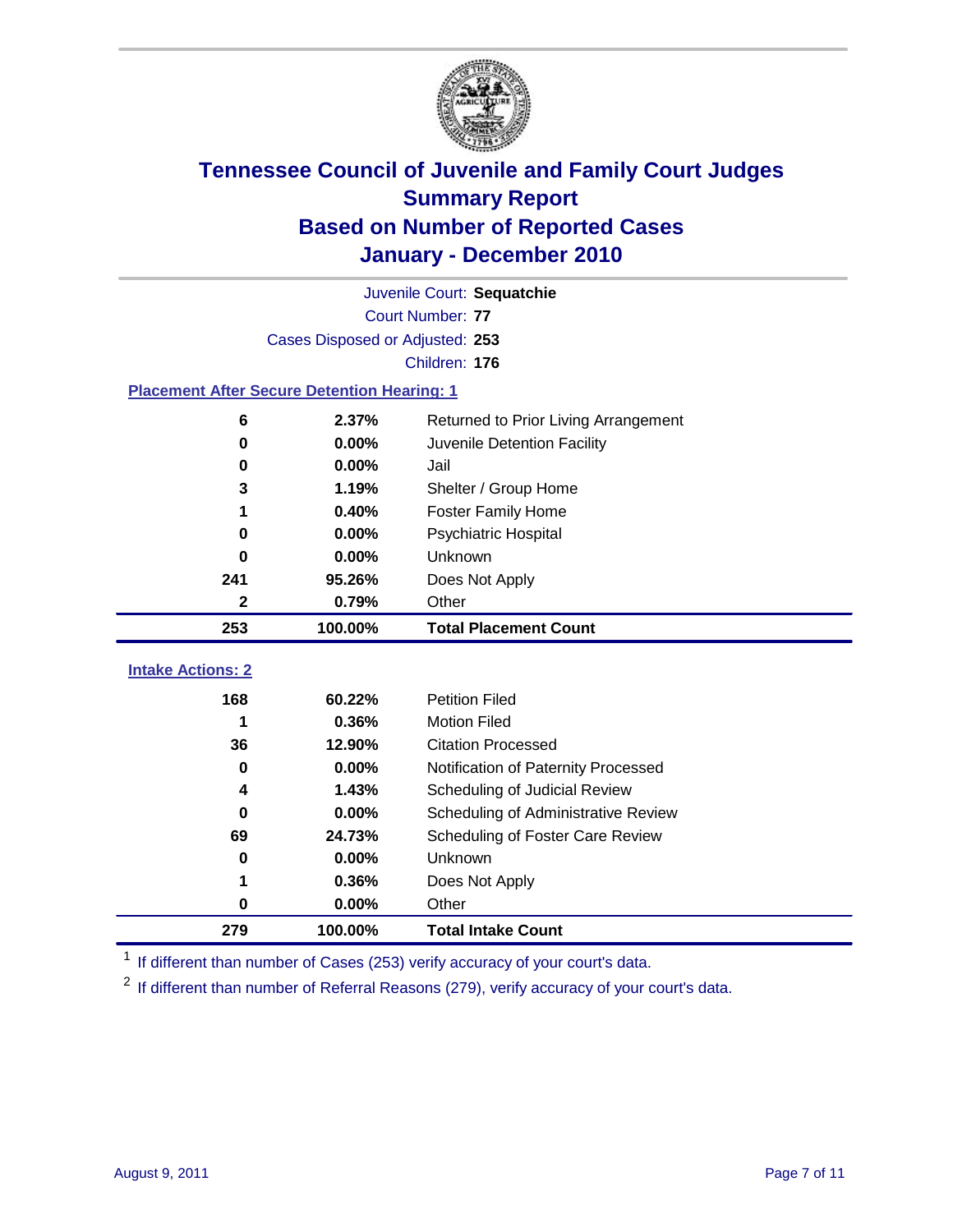

Court Number: **77** Juvenile Court: **Sequatchie** Cases Disposed or Adjusted: **253** Children: **176**

#### **Last Grade Completed by Child: 1**

| 20                                      | 11.36%  | Too Young for School         |  |
|-----------------------------------------|---------|------------------------------|--|
| 4                                       | 2.27%   | Preschool                    |  |
| 4                                       | 2.27%   | Kindergarten                 |  |
| $\bf{0}$                                | 0.00%   | 1st Grade                    |  |
| 4                                       | 2.27%   | 2nd Grade                    |  |
| 5                                       | 2.84%   | 3rd Grade                    |  |
| 4                                       | 2.27%   | 4th Grade                    |  |
| 8                                       | 4.55%   | 5th Grade                    |  |
| $\overline{7}$                          | 3.98%   | 6th Grade                    |  |
| 15                                      | 8.52%   | 7th Grade                    |  |
| 27                                      | 15.34%  | 8th Grade                    |  |
| 27                                      | 15.34%  | 9th Grade                    |  |
| 23                                      | 13.07%  | 10th Grade                   |  |
| 19                                      | 10.80%  | 11th Grade                   |  |
| 1                                       | 0.57%   | 12th Grade                   |  |
| $\bf{0}$                                | 0.00%   | Non-Graded Special Ed        |  |
| $\mathbf 2$                             | 1.14%   | <b>GED</b>                   |  |
| 1                                       | 0.57%   | Graduated                    |  |
| 4                                       | 2.27%   | <b>Never Attended School</b> |  |
| 1                                       | 0.57%   | Unknown                      |  |
| $\bf{0}$                                | 0.00%   | Other                        |  |
| 176                                     | 100.00% | <b>Total Child Count</b>     |  |
| <b>Enrolled in Special Education: 1</b> |         |                              |  |

| 176 | 100.00% | <b>Total Child Count</b> |
|-----|---------|--------------------------|
| 3   | 1.70%   | <b>Unknown</b>           |
| 142 | 80.68%  | No.                      |
| 31  | 17.61%  | Yes                      |
|     |         |                          |

One child could be counted in multiple categories, verify accuracy of your court's data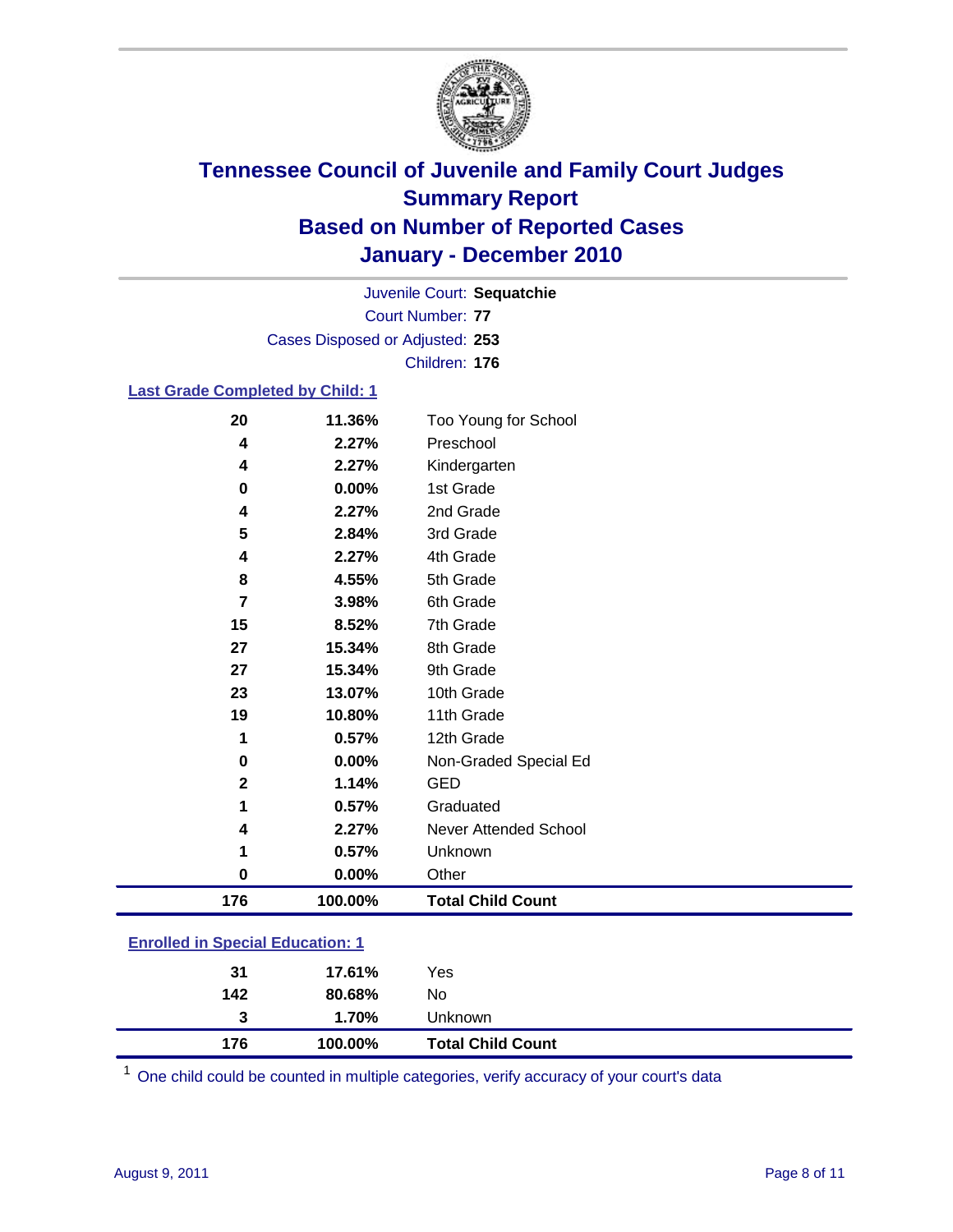

|              | Juvenile Court: Sequatchie      |                           |  |  |  |
|--------------|---------------------------------|---------------------------|--|--|--|
|              |                                 | Court Number: 77          |  |  |  |
|              | Cases Disposed or Adjusted: 253 |                           |  |  |  |
|              | Children: 176                   |                           |  |  |  |
|              | <b>Action Executed By: 1</b>    |                           |  |  |  |
| 277          | 99.28%                          | Judge                     |  |  |  |
| 0            | $0.00\%$                        | Magistrate                |  |  |  |
| 0            | 0.00%                           | <b>YSO</b>                |  |  |  |
| $\mathbf{2}$ | 0.72%                           | Other                     |  |  |  |
| 0            | 0.00%                           | Unknown                   |  |  |  |
| 279          | 100.00%                         | <b>Total Action Count</b> |  |  |  |

### **Formal / Informal Actions: 1**

| 59  | 21.15%   | Dismissed                                        |
|-----|----------|--------------------------------------------------|
| 0   | $0.00\%$ | Retired / Nolle Prosequi                         |
| 21  | 7.53%    | <b>Complaint Substantiated Delinquent</b>        |
| 5   | 1.79%    | <b>Complaint Substantiated Status Offender</b>   |
| 4   | 1.43%    | <b>Complaint Substantiated Dependent/Neglect</b> |
| 0   | 0.00%    | <b>Complaint Substantiated Abused</b>            |
| 0   | $0.00\%$ | <b>Complaint Substantiated Mentally III</b>      |
|     | 0.36%    | Informal Adjustment                              |
| 0   | $0.00\%$ | <b>Pretrial Diversion</b>                        |
| 0   | $0.00\%$ | <b>Transfer to Adult Court Hearing</b>           |
| 0   | $0.00\%$ | Charges Cleared by Transfer to Adult Court       |
| 22  | 7.89%    | Special Proceeding                               |
| 73  | 26.16%   | <b>Review Concluded</b>                          |
| 88  | 31.54%   | Case Held Open                                   |
| 6   | 2.15%    | Other                                            |
| 0   | $0.00\%$ | <b>Unknown</b>                                   |
| 279 | 100.00%  | <b>Total Action Count</b>                        |

<sup>1</sup> If different than number of Referral Reasons (279), verify accuracy of your court's data.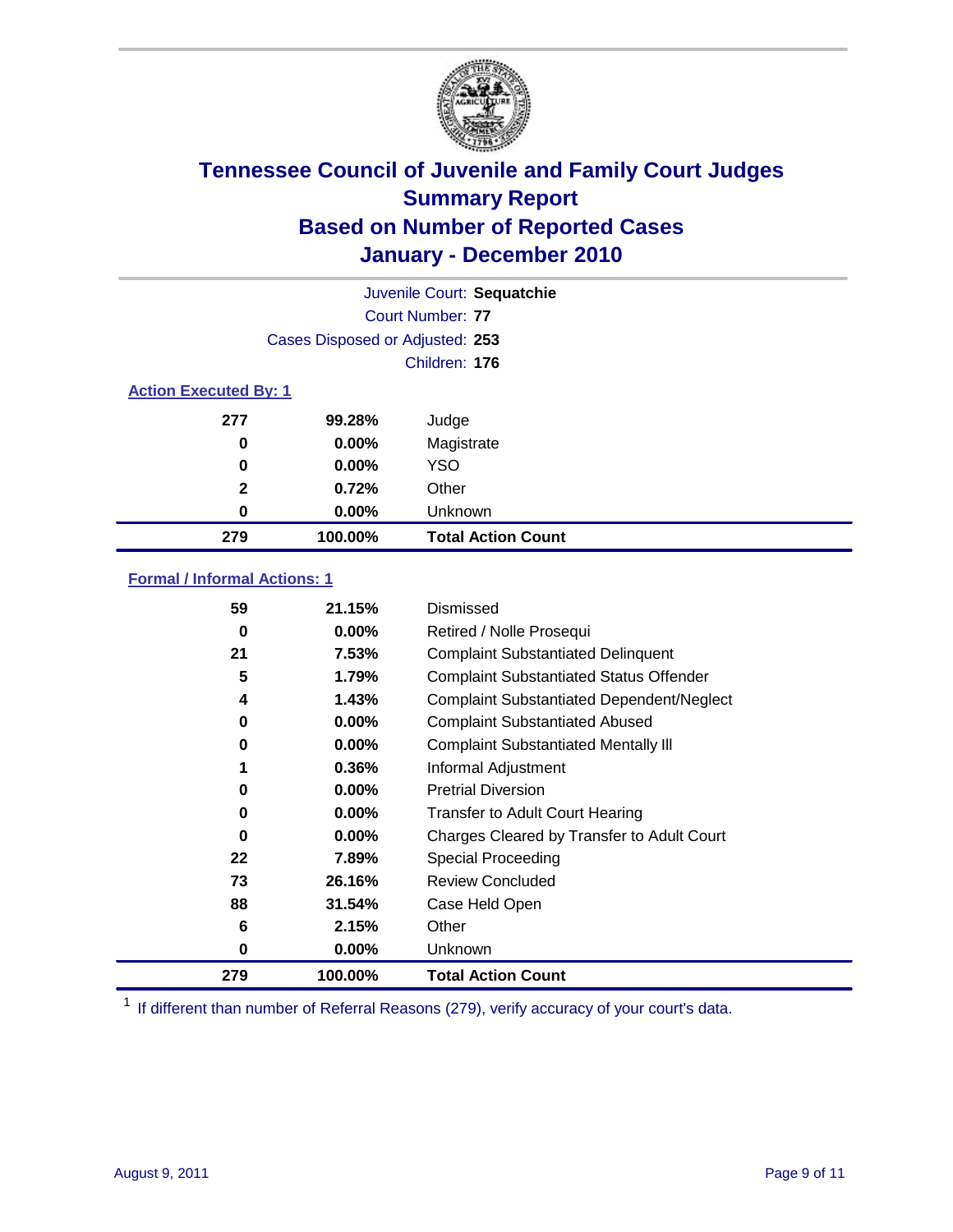

|                       |                                 | Juvenile Court: Sequatchie                            |
|-----------------------|---------------------------------|-------------------------------------------------------|
|                       |                                 | <b>Court Number: 77</b>                               |
|                       | Cases Disposed or Adjusted: 253 |                                                       |
|                       |                                 | Children: 176                                         |
| <b>Case Outcomes:</b> |                                 | There can be multiple outcomes for one child or case. |
| 59                    | 20.42%                          | <b>Case Dismissed</b>                                 |
| 1                     | 0.35%                           | Case Retired or Nolle Prosequi                        |
| 0                     | 0.00%                           | Warned / Counseled                                    |
| 53                    | 18.34%                          | <b>Held Open For Review</b>                           |
| 3                     | 1.04%                           | Supervision / Probation to Juvenile Court             |
| 0                     | 0.00%                           | <b>Probation to Parents</b>                           |
| 3                     | 1.04%                           | Referral to Another Entity for Supervision / Service  |
| 1                     | 0.35%                           | Referred for Mental Health Counseling                 |
| 0                     | 0.00%                           | Referred for Alcohol and Drug Counseling              |
| 0                     | 0.00%                           | <b>Referred to Alternative School</b>                 |
| 0                     | 0.00%                           | Referred to Private Child Agency                      |
| 3                     | 1.04%                           | Referred to Defensive Driving School                  |
| 0                     | 0.00%                           | Referred to Alcohol Safety School                     |
| 14                    | 4.84%                           | Referred to Juvenile Court Education-Based Program    |
| 0                     | 0.00%                           | Driver's License Held Informally                      |
| 0                     | 0.00%                           | <b>Voluntary Placement with DMHMR</b>                 |
| 0                     | 0.00%                           | <b>Private Mental Health Placement</b>                |
| 0                     | 0.00%                           | <b>Private MR Placement</b>                           |
| 0                     | 0.00%                           | Placement with City/County Agency/Facility            |
| 0                     | 0.00%                           | Placement with Relative / Other Individual            |
| 4                     | 1.38%                           | Fine                                                  |
| 5                     | 1.73%                           | <b>Public Service</b>                                 |
| 0                     | 0.00%                           | Restitution                                           |
| 0                     | 0.00%                           | <b>Runaway Returned</b>                               |
| 0                     | 0.00%                           | No Contact Order                                      |
| 0                     | 0.00%                           | Injunction Other than No Contact Order                |
| 0                     | 0.00%                           | <b>House Arrest</b>                                   |
| 0                     | 0.00%                           | <b>Court Defined Curfew</b>                           |
| 0                     | 0.00%                           | Dismissed from Informal Adjustment                    |
| 0                     | 0.00%                           | <b>Dismissed from Pretrial Diversion</b>              |
| 1                     | 0.35%                           | Released from Probation                               |
| 0                     | 0.00%                           | <b>Transferred to Adult Court</b>                     |
| 0                     | 0.00%                           | <b>DMHMR Involuntary Commitment</b>                   |